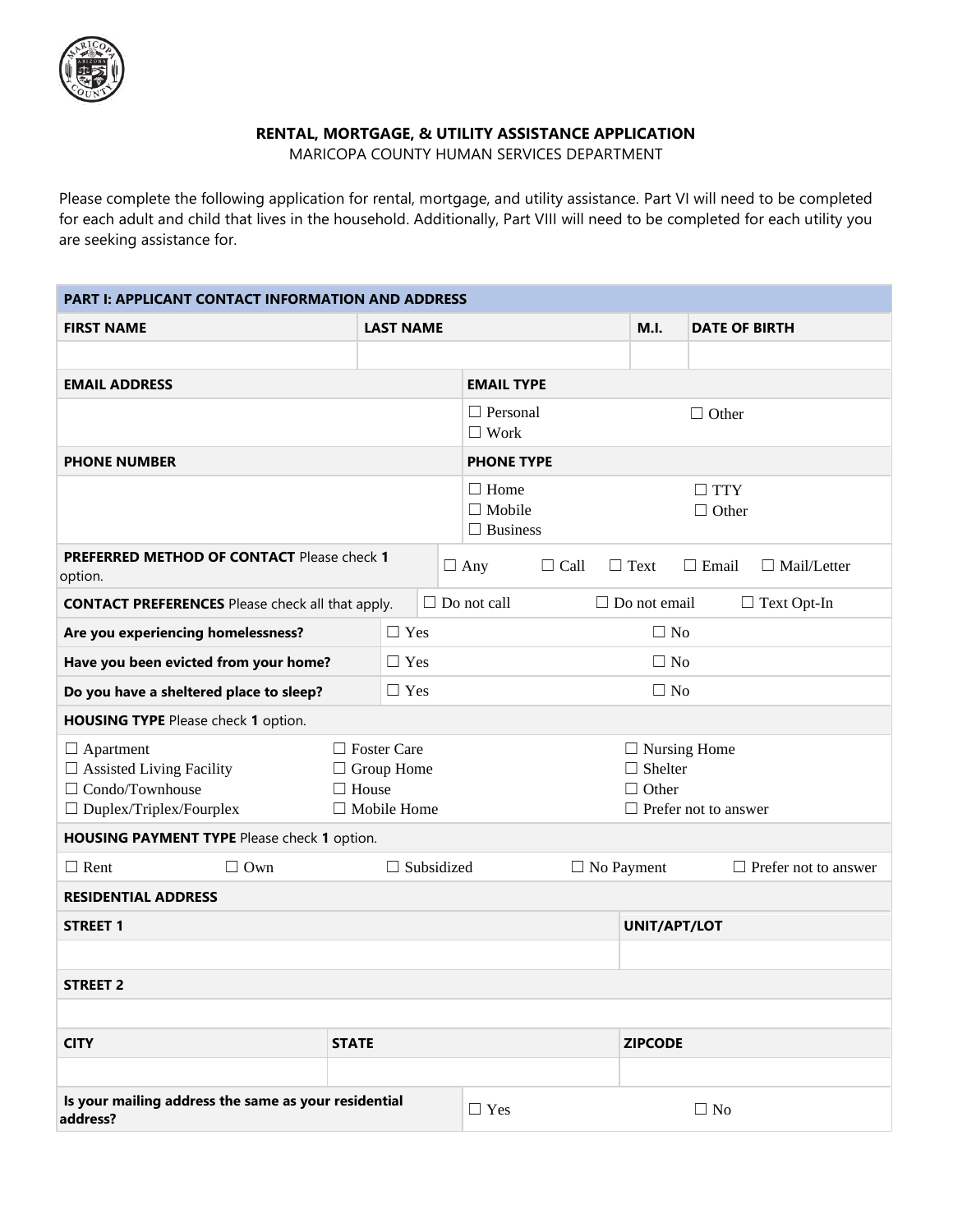

| MAILING ADDRESS Please enter if mailing address is different from residential address. |              |                |  |  |  |  |
|----------------------------------------------------------------------------------------|--------------|----------------|--|--|--|--|
| <b>STREET 1</b>                                                                        | UNIT/APT/LOT |                |  |  |  |  |
|                                                                                        |              |                |  |  |  |  |
| <b>STREET 2</b>                                                                        |              |                |  |  |  |  |
|                                                                                        |              |                |  |  |  |  |
| <b>CITY</b>                                                                            | <b>STATE</b> | <b>ZIPCODE</b> |  |  |  |  |
|                                                                                        |              |                |  |  |  |  |

| <b>PART II: APPLICANT DEMOGRAPHICS</b>                                                                                                                                                            |                               |                                                      |                              |                                                                                                                                          |                              |                                                               |  |  |  |  |
|---------------------------------------------------------------------------------------------------------------------------------------------------------------------------------------------------|-------------------------------|------------------------------------------------------|------------------------------|------------------------------------------------------------------------------------------------------------------------------------------|------------------------------|---------------------------------------------------------------|--|--|--|--|
| <b>GENDER ASSIGNED AT BIRTH Please check 1 option.</b>                                                                                                                                            |                               |                                                      |                              |                                                                                                                                          |                              |                                                               |  |  |  |  |
| $\Box$ Female<br>$\Box$ Male                                                                                                                                                                      |                               |                                                      |                              |                                                                                                                                          |                              |                                                               |  |  |  |  |
| <b>GENDER SELF-IDENTIFY AS Please check all that apply.</b>                                                                                                                                       |                               |                                                      |                              |                                                                                                                                          |                              |                                                               |  |  |  |  |
| $\Box$ Female<br>$\Box$ Male                                                                                                                                                                      |                               | $\Box$ Transgender Female<br>$\Box$ Transgender Male |                              | $\Box$ Non-Binary/Non-Conforming<br>$\Box$ Do not identify with a gender                                                                 |                              | $\Box$ Prefer to self-describe<br>$\Box$ Prefer not to answer |  |  |  |  |
| If selected "Prefer to self-describe," please enter your response:                                                                                                                                |                               |                                                      |                              |                                                                                                                                          |                              |                                                               |  |  |  |  |
| PRONOUNS Please check 1 option.                                                                                                                                                                   |                               |                                                      |                              |                                                                                                                                          |                              |                                                               |  |  |  |  |
| $\Box$ She/Her/Hers<br>$\Box$ He/Him/His                                                                                                                                                          |                               | $\Box$ Unknown                                       | $\Box$ They/Them/Theirs      |                                                                                                                                          | $\Box$ Other                 |                                                               |  |  |  |  |
| RACE AND ETHNICTY Please check all that apply.                                                                                                                                                    |                               |                                                      |                              |                                                                                                                                          |                              |                                                               |  |  |  |  |
| $\Box$ Asian<br>$\Box$ Black or African American<br>$\Box$ Hispanic, Latino, or Spanish<br>□ Indigenous Peoples, Native American, or Alaskan Native<br>$\Box$ Native Hawaiian or Pacific Islander |                               |                                                      |                              | $\Box$ Middle Eastern or North African<br>$\Box$ White<br>$\Box$ Prefer not to answer                                                    |                              |                                                               |  |  |  |  |
| <b>MILITARY STATUS</b> Please check 1 option.                                                                                                                                                     |                               |                                                      |                              |                                                                                                                                          |                              |                                                               |  |  |  |  |
| $\Box$ Child of a veteran<br>$\Box$ Spouse of a veteran (Living or Deceased)<br>$\Box$ I am currently on active duty                                                                              |                               |                                                      |                              | $\Box$ I am a veteran<br>$\Box$ I am not a veteran<br>$\Box$ Prefer not to answer                                                        |                              |                                                               |  |  |  |  |
| PARENTAL STATUS Please check 1 option.                                                                                                                                                            |                               |                                                      |                              |                                                                                                                                          |                              |                                                               |  |  |  |  |
| $\Box$ Two-parent household<br>$\Box$ Single-parent household with joint custody<br>$\Box$ Single-parent household with sole custody<br>$\Box$ Grandparent with custody of child                  |                               |                                                      |                              | $\Box$ Primary caregiver with custody<br>$\Box$ Primary caregiver without custody<br>$\Box$ Foster parent<br>$\Box$ No children under 18 |                              |                                                               |  |  |  |  |
| HIGHEST GRADE COMPLETED Please check 1 option.                                                                                                                                                    |                               |                                                      |                              |                                                                                                                                          |                              |                                                               |  |  |  |  |
| $\Box$ Pre-K<br>$\Box$ Kindergarten                                                                                                                                                               | $\Box$ First<br>$\Box$ Second | $\Box$ Third<br>$\Box$ Fourth                        | $\Box$ Fifth<br>$\Box$ Sixth | $\Box$ Seventh<br>$\Box$ Eighth                                                                                                          | $\Box$ Ninth<br>$\Box$ Tenth | $\Box$ Eleventh<br>$\Box$ Twelfth                             |  |  |  |  |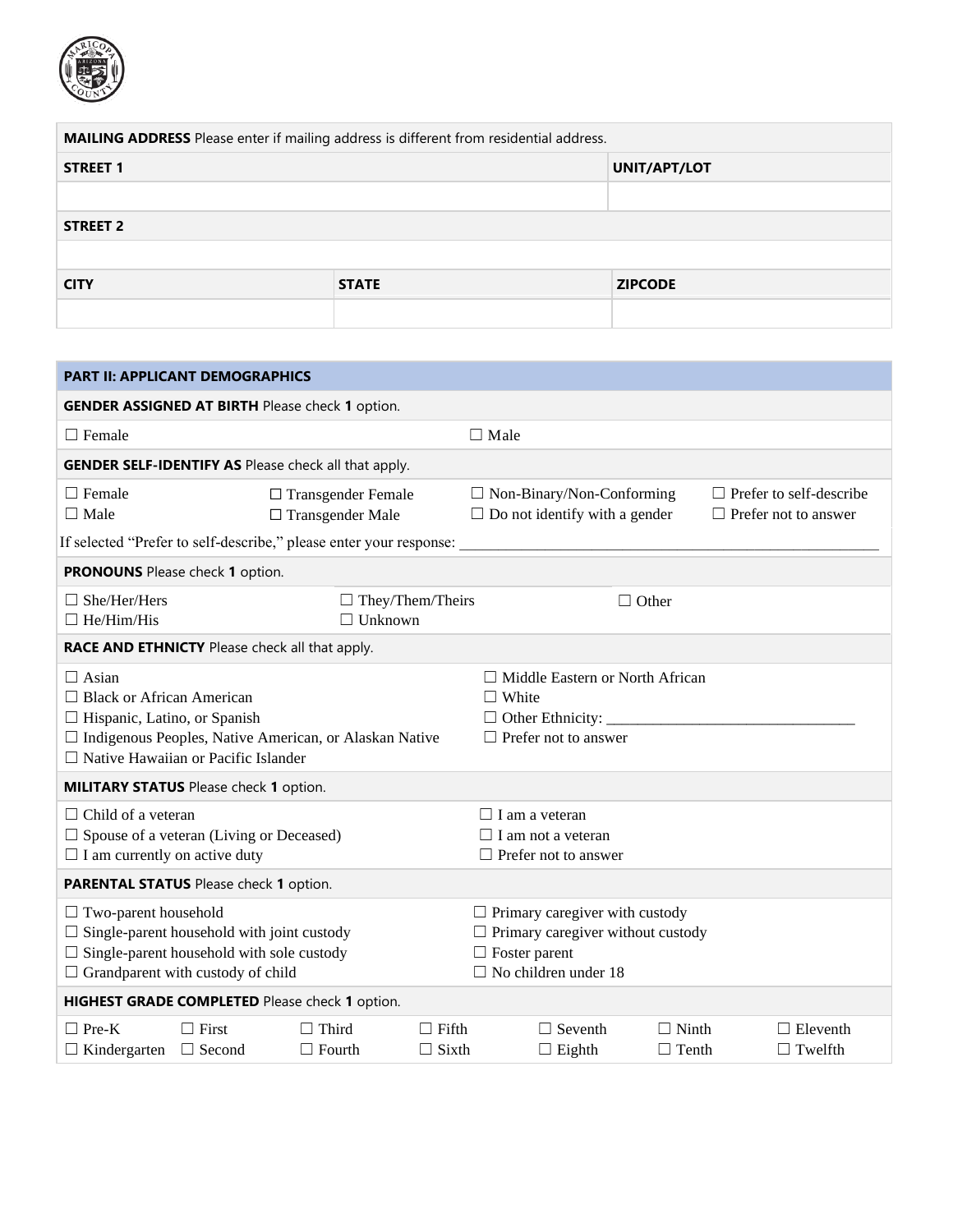

| HIGHEST CREDENTIAL/ POSTSECONDARY LEVEL COMPLETED Please check 1 option.                                                                                                                                                                        |                                                                                              |                                                 |                                                                                                                     |                                                                                                                        |                         |           |                                                          |                          |  |
|-------------------------------------------------------------------------------------------------------------------------------------------------------------------------------------------------------------------------------------------------|----------------------------------------------------------------------------------------------|-------------------------------------------------|---------------------------------------------------------------------------------------------------------------------|------------------------------------------------------------------------------------------------------------------------|-------------------------|-----------|----------------------------------------------------------|--------------------------|--|
| $\Box$ None completed<br>$\Box$ High School Diploma<br>$\Box$ GED<br>$\Box$ 1+ years of Postsecondary Education                                                                                                                                 |                                                                                              |                                                 | $\Box$ Vocational/Technical Degree<br>$\Box$ Associate Degree<br>$\Box$ Bachelor's Degree<br>□ Master's Degree      |                                                                                                                        |                         |           | $\Box$ Professional Degree<br>$\Box$ Doctorate Degree    |                          |  |
| <b>LIVE WITH A DISABILITY</b>                                                                                                                                                                                                                   |                                                                                              | $\Box$ Yes                                      |                                                                                                                     |                                                                                                                        |                         | $\Box$ No |                                                          |                          |  |
| <b>DISABILITY</b> If you are living with a disability, please check all that apply.                                                                                                                                                             |                                                                                              |                                                 |                                                                                                                     |                                                                                                                        |                         |           |                                                          |                          |  |
| $\Box$ Cognitive/Learning (Includes Speech Disorders)<br>$\Box$ Head Injury (Includes Acquired and Traumatic)<br>$\Box$ Hearing<br>$\Box$ Invisible (Includes Chronic Pain and Sleep Disorders)<br>$\Box$ Mental Health/Psychological Condition |                                                                                              |                                                 |                                                                                                                     | $\Box$ Mobility/Physical<br>$\Box$ Spinal Cord Injury<br>$\Box$ Vision<br>$\Box$ Other:<br>$\Box$ Prefer not to answer |                         |           |                                                          |                          |  |
| <b>CURRENTLY PREGNANT</b>                                                                                                                                                                                                                       |                                                                                              |                                                 |                                                                                                                     | <b>HAVE INSURANCE</b>                                                                                                  |                         |           |                                                          |                          |  |
| $\Box$ Yes                                                                                                                                                                                                                                      | $\Box$ No                                                                                    |                                                 |                                                                                                                     | $\Box$ Yes                                                                                                             |                         | $\Box$ No |                                                          | $\Box$ Unknown           |  |
| <b>INSURANCE</b> If you have insurance, please check all that apply.                                                                                                                                                                            |                                                                                              |                                                 |                                                                                                                     |                                                                                                                        |                         |           |                                                          |                          |  |
| $\Box$ AHCCCS<br>$\Box$ ALTCS<br>$\Box$ Medicaid<br>$\Box$ Medicare                                                                                                                                                                             | $\Box$ Dental<br>$\Box$ SCHIP<br>$\Box$ VA Medical Services<br>$\Box$ Indian Health Services |                                                 | $\Box$ COBRA<br>$\Box$ Employer Provided<br>$\Box$ State Health Insurance for Adults<br>$\Box$ Military Health Care |                                                                                                                        |                         |           | $\Box$ Direct Purchase<br>$\Box$ Unknown<br>$\Box$ Other |                          |  |
| <b>ENGLISH PROFICIENCY</b>                                                                                                                                                                                                                      | $\Box$ Little                                                                                |                                                 |                                                                                                                     |                                                                                                                        | $\Box$ Moderate         |           | $\Box$ Proficient                                        |                          |  |
| <b>ADDITIONAL LANUAGES</b>                                                                                                                                                                                                                      | <b>PROFICIENCY</b>                                                                           |                                                 |                                                                                                                     |                                                                                                                        | <b>PRIMARY LANGUAGE</b> |           |                                                          | <b>TRANSLATOR NEEDED</b> |  |
|                                                                                                                                                                                                                                                 |                                                                                              | $\Box$ Little $\Box$ Moderate $\Box$ Proficient |                                                                                                                     |                                                                                                                        | $\Box$ Yes              | $\Box$ No | $\Box$ Yes                                               | $\Box$ No                |  |
|                                                                                                                                                                                                                                                 |                                                                                              | $\Box$ Little $\Box$ Moderate $\Box$ Proficient |                                                                                                                     |                                                                                                                        | $\Box$ Yes              | $\Box$ No | $\Box$ Yes                                               | $\Box$ No                |  |

| <b>PART III. APPLICANT EMPLOYMENT STATUS</b>                                                                                                                                                                                                  |  |                                                                             |                                                                                                                                                                                                                                                   |                                                                                                 |                     |  |  |  |
|-----------------------------------------------------------------------------------------------------------------------------------------------------------------------------------------------------------------------------------------------|--|-----------------------------------------------------------------------------|---------------------------------------------------------------------------------------------------------------------------------------------------------------------------------------------------------------------------------------------------|-------------------------------------------------------------------------------------------------|---------------------|--|--|--|
| <b>EMPLOYMENT STATUS</b> Please check 1 option.                                                                                                                                                                                               |  |                                                                             |                                                                                                                                                                                                                                                   |                                                                                                 |                     |  |  |  |
| $\Box$ Student w/ No Employment<br>$\Box$ Student w/ Part-Time Employment<br>$\Box$ Student w/ Full-Time Employment<br>$\Box$ Self-Employed                                                                                                   |  | $\Box$ Employed Part-Time<br>$\Box$ Employed Full-Time<br>$\Box$ Furloughed | <b>Employed thru Casual/Contract Work</b>                                                                                                                                                                                                         | Unemployed and Job Searching<br>L.<br>$\Box$ Unemployed and not Job Searching<br>$\Box$ Retired |                     |  |  |  |
| If you are currently unemployed, what caused your unemployment? Please check 1 option.                                                                                                                                                        |  |                                                                             |                                                                                                                                                                                                                                                   |                                                                                                 |                     |  |  |  |
| $\Box$ Home or Family Responsibilities<br>$\Box$ Experiencing Ill Health or Disability<br>$\Box$ Laid Off (Involuntary Unemployment)<br>$\Box$ Terminated (Involuntary Unemployment)<br>$\Box$ Newly Entering the Workforce (Recent Graduate) |  |                                                                             | $\Box$ Relocation Unemployment (Recent Move)<br>$\Box$ Re-entering the Workforce (Did not work for a period of time)<br>$\Box$ Voluntary Unemployment (Resigned to seek other opportunities)<br>$\Box$ Seasonal Unemployment<br>$\Box$ Furloughed |                                                                                                 |                     |  |  |  |
| <b>UNEMPLOYED SINCE (DATE)</b>                                                                                                                                                                                                                |  |                                                                             | <b>QUALIFY FOR UNEMPLOYMENT BENEFITS</b>                                                                                                                                                                                                          |                                                                                                 |                     |  |  |  |
|                                                                                                                                                                                                                                               |  |                                                                             | $\Box$ Yes                                                                                                                                                                                                                                        | $\Box$ No                                                                                       | $\Box$ I don't know |  |  |  |
| <b>JOB SEARCHING</b>                                                                                                                                                                                                                          |  | <b>MIGRANT WORKER</b>                                                       |                                                                                                                                                                                                                                                   | <b>SEASONAL FARM WORKER</b>                                                                     |                     |  |  |  |
| $\Box$ Yes<br>$\Box$ No                                                                                                                                                                                                                       |  | $\Box$ Yes                                                                  | $\Box$ No                                                                                                                                                                                                                                         | $\Box$ Yes                                                                                      | $\Box$ No           |  |  |  |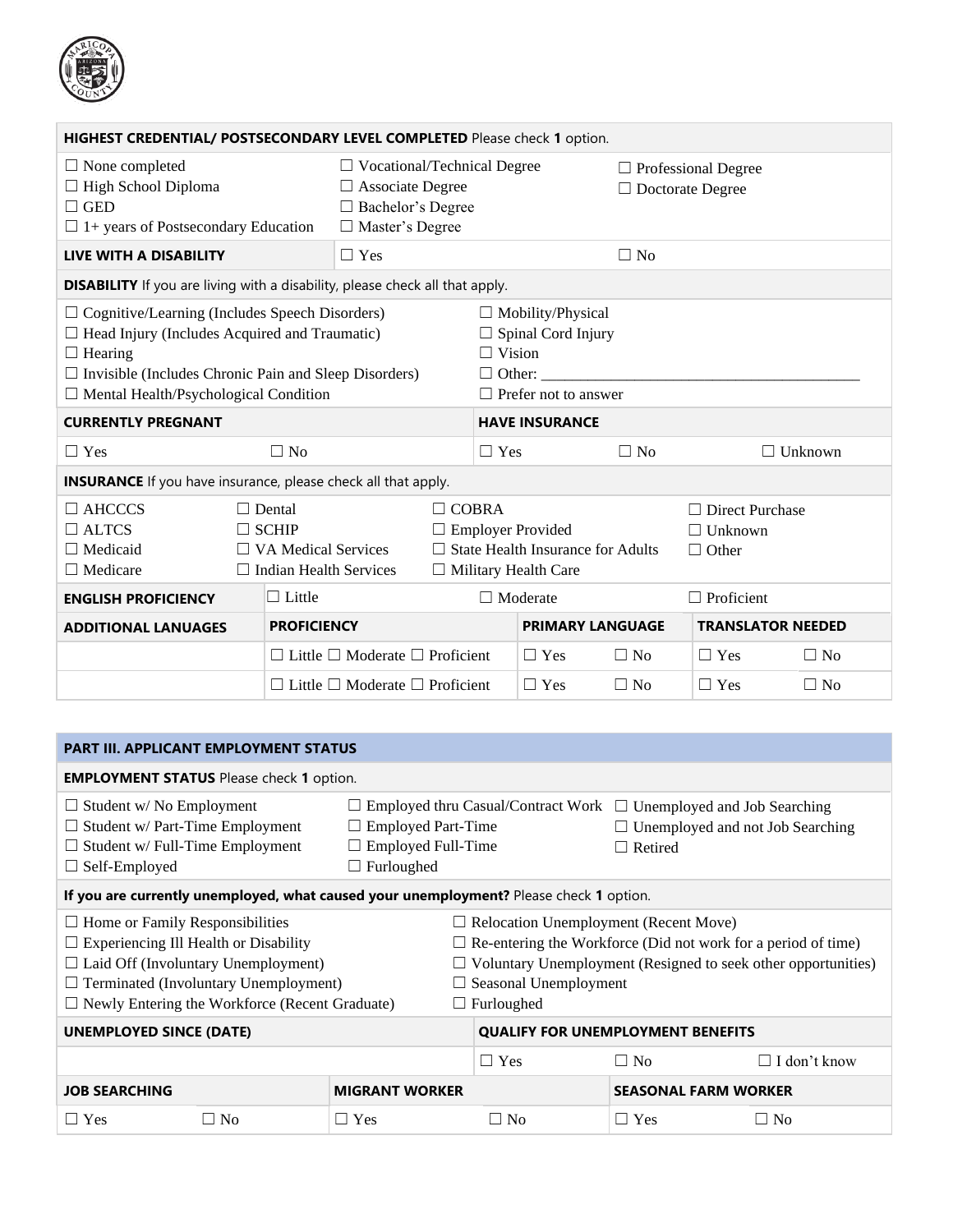

| <b>PART IV. PUBLC ASSISTANCE PROGRAMS</b>                                                                                                                                                                                                                                                                                                                                                                                                                                                                                                                                                                                                   |  |            |                                                                                                                                                                                                |           |  |  |  |  |
|---------------------------------------------------------------------------------------------------------------------------------------------------------------------------------------------------------------------------------------------------------------------------------------------------------------------------------------------------------------------------------------------------------------------------------------------------------------------------------------------------------------------------------------------------------------------------------------------------------------------------------------------|--|------------|------------------------------------------------------------------------------------------------------------------------------------------------------------------------------------------------|-----------|--|--|--|--|
| Are you currently enrolled in any public assistance programs?                                                                                                                                                                                                                                                                                                                                                                                                                                                                                                                                                                               |  | $\Box$ Yes |                                                                                                                                                                                                | $\Box$ No |  |  |  |  |
| If "Yes," which public assistance programs are you currently enrolled in?                                                                                                                                                                                                                                                                                                                                                                                                                                                                                                                                                                   |  |            |                                                                                                                                                                                                |           |  |  |  |  |
| □ Arizona Health Care Cost Containment System (AHCCCS)<br>$\Box$ DES Child Care Subsidy<br>$\Box$ Refugee Case Assistance<br>$\Box$ Social Security Disability Insurance (SSDI)                                                                                                                                                                                                                                                                                                                                                                                                                                                             |  |            | $\Box$ Social Security Income<br>$\Box$ Supplemental Nutrition Assistance Program (SNAP)<br>$\Box$ Temporary Assistance for Needy Families (TANF)<br>$\Box$ Women, Infants, and Children (WIC) |           |  |  |  |  |
| If on SNAP, are all household members listed under your SNAP case?                                                                                                                                                                                                                                                                                                                                                                                                                                                                                                                                                                          |  |            | $\Box$ Yes                                                                                                                                                                                     | $\Box$ No |  |  |  |  |
| If you selected "No," please list each household member not included on your SNAP Case (full name).                                                                                                                                                                                                                                                                                                                                                                                                                                                                                                                                         |  |            |                                                                                                                                                                                                |           |  |  |  |  |
|                                                                                                                                                                                                                                                                                                                                                                                                                                                                                                                                                                                                                                             |  |            |                                                                                                                                                                                                |           |  |  |  |  |
|                                                                                                                                                                                                                                                                                                                                                                                                                                                                                                                                                                                                                                             |  |            |                                                                                                                                                                                                |           |  |  |  |  |
| <b>PART V. COVID-19 IMPACT</b>                                                                                                                                                                                                                                                                                                                                                                                                                                                                                                                                                                                                              |  |            |                                                                                                                                                                                                |           |  |  |  |  |
| Have you been financially impacted by COVID-19?<br>$\Box$ Yes                                                                                                                                                                                                                                                                                                                                                                                                                                                                                                                                                                               |  |            | $\Box$ No                                                                                                                                                                                      |           |  |  |  |  |
| If you selected "Yes," how have you been financially impacted by COVID-19?                                                                                                                                                                                                                                                                                                                                                                                                                                                                                                                                                                  |  |            |                                                                                                                                                                                                |           |  |  |  |  |
| $\Box$ Experienced a reduction or loss of income                                                                                                                                                                                                                                                                                                                                                                                                                                                                                                                                                                                            |  |            | $\Box$ Expenses unexpectedly increased                                                                                                                                                         |           |  |  |  |  |
| Experienced a reduction or loss of income: What caused a reduction or loss of income? Please check all that apply.                                                                                                                                                                                                                                                                                                                                                                                                                                                                                                                          |  |            |                                                                                                                                                                                                |           |  |  |  |  |
| $\Box$ A job offer made prior to COVID-19 was rescinded<br>$\Box$ I was terminated from employment/laid off<br>$\Box$ I was furloughed<br>$\Box$ My work schedule was reduced by my employer<br>$\Box$ I am self-employed and my business has been affected/closed<br>$\Box$ I had to quarantine because I am at higher risk for severe illness from COVID-19<br>$\Box$ I had to quarantine due to COVID-19 illness or exposure<br>$\Box$ I had to care for someone else who was quarantined due to COVID-19 risk or exposure<br>$\Box$ I had to care for a dependent child or disabled/vulnerable adult<br>$\Box$ Other (please describe): |  |            |                                                                                                                                                                                                |           |  |  |  |  |
| Expenses unexpectedly increased: How have your expenses unexpectedly increased? Please check all that apply.                                                                                                                                                                                                                                                                                                                                                                                                                                                                                                                                |  |            |                                                                                                                                                                                                |           |  |  |  |  |
| $\Box$ I have day care expenses due to school or day care closures for a dependent adult or child<br>$\Box$ I have medical expenses due to COVID-19 illness not covered by insurance<br>$\Box$ I am unable to attend senior/community centers to obtain previously received basic living necessities                                                                                                                                                                                                                                                                                                                                        |  |            |                                                                                                                                                                                                |           |  |  |  |  |

☐ Other (please describe): \_\_\_\_\_\_\_\_\_\_\_\_\_\_\_\_\_\_\_\_\_\_\_\_\_\_\_\_\_\_\_\_\_\_\_\_\_\_\_\_\_\_\_\_\_\_\_\_\_\_\_\_\_\_\_\_\_\_\_\_\_\_\_\_\_\_\_\_\_\_\_\_\_\_\_\_\_\_\_\_\_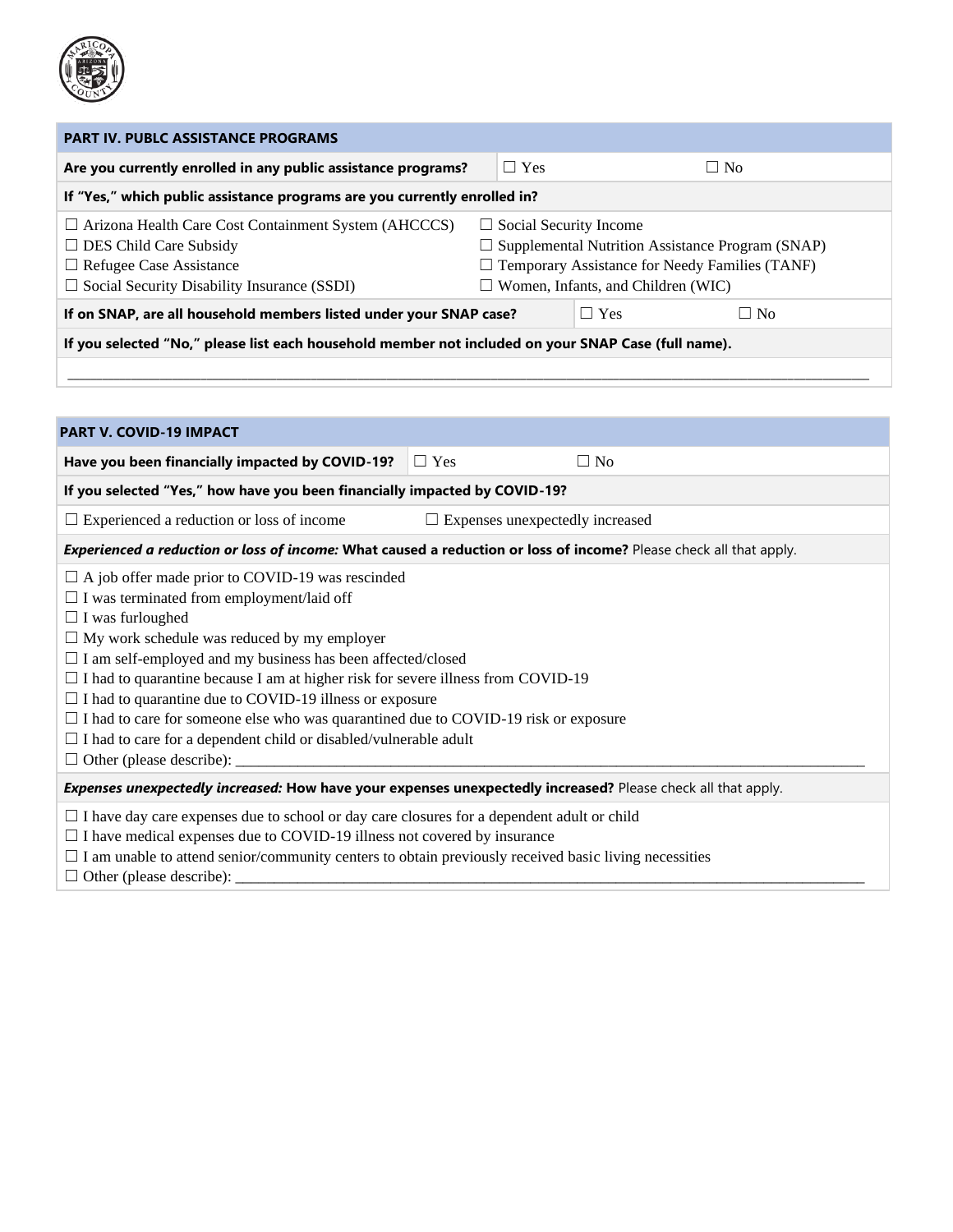

| PART VI. HOUSEHOLD MEMBER INFORMATION Please complete for each individual living in the household.                                                                                                                                                                                         |                                                             |                                                                                                           |                                                                                                                                               |                       |                                                          |                                                               |  |  |
|--------------------------------------------------------------------------------------------------------------------------------------------------------------------------------------------------------------------------------------------------------------------------------------------|-------------------------------------------------------------|-----------------------------------------------------------------------------------------------------------|-----------------------------------------------------------------------------------------------------------------------------------------------|-----------------------|----------------------------------------------------------|---------------------------------------------------------------|--|--|
| <b>FIRST NAME</b>                                                                                                                                                                                                                                                                          |                                                             | <b>LAST NAME</b>                                                                                          | <b>DATE OF BIRTH</b>                                                                                                                          |                       |                                                          |                                                               |  |  |
|                                                                                                                                                                                                                                                                                            |                                                             |                                                                                                           |                                                                                                                                               |                       |                                                          |                                                               |  |  |
| <b>PHONE NUMBER</b>                                                                                                                                                                                                                                                                        |                                                             |                                                                                                           | <b>EMAIL ADDRESS</b>                                                                                                                          |                       |                                                          |                                                               |  |  |
|                                                                                                                                                                                                                                                                                            |                                                             |                                                                                                           |                                                                                                                                               |                       |                                                          |                                                               |  |  |
| <b>RELATIONSHIP TO APPLICANT</b>                                                                                                                                                                                                                                                           |                                                             |                                                                                                           | <b>PRIMARY LANGUAGE</b>                                                                                                                       |                       |                                                          |                                                               |  |  |
| <b>GENDER SELF-IDENTIFY AS Please check 1 option.</b>                                                                                                                                                                                                                                      |                                                             |                                                                                                           |                                                                                                                                               |                       |                                                          |                                                               |  |  |
| $\Box$ Female<br>$\Box$ Male                                                                                                                                                                                                                                                               |                                                             | $\Box$ Transgender Female<br>$\square$ Transgender Male                                                   | $\Box$ Non-Binary/Non-Conforming<br>$\Box$ Do not identify with a gender                                                                      |                       |                                                          | $\Box$ Prefer to self-describe<br>$\Box$ Prefer not to answer |  |  |
| If selected "Prefer to self-describe," please enter your response: ____________                                                                                                                                                                                                            |                                                             |                                                                                                           |                                                                                                                                               |                       |                                                          |                                                               |  |  |
| RACE AND ETHNICTY Please check all that apply.                                                                                                                                                                                                                                             |                                                             |                                                                                                           |                                                                                                                                               |                       |                                                          |                                                               |  |  |
| $\Box$ Asian<br>$\Box$ Middle Eastern or North African<br>$\Box$ Black or African American<br>$\Box$ White<br>$\Box$ Hispanic, Latino, or Spanish<br>□ Indigenous Peoples, Native American, or Alaskan Native<br>$\Box$ Prefer not to answer<br>$\Box$ Native Hawaiian or Pacific Islander |                                                             |                                                                                                           |                                                                                                                                               |                       |                                                          |                                                               |  |  |
| HIGHEST GRADE COMPLETED Please check 1 option.                                                                                                                                                                                                                                             |                                                             |                                                                                                           |                                                                                                                                               |                       |                                                          |                                                               |  |  |
| $\Box$ Pre-K<br>$\Box$ First<br>$\Box$ Kindergarten $\Box$ Second                                                                                                                                                                                                                          | $\Box$ Third<br>$\Box$ Fourth                               | $\Box$ Fifth<br>$\Box$ Sixth                                                                              | $\Box$ Seventh<br>$\Box$ Eighth                                                                                                               |                       | $\Box$ Ninth<br>$\Box$ Tenth                             | $\Box$ Eleventh<br>$\Box$ Twelfth                             |  |  |
| HIGHEST CREDENTIAL/ POSTSECONDARY LEVEL COMPLETED Please check 1 option.                                                                                                                                                                                                                   |                                                             |                                                                                                           |                                                                                                                                               |                       |                                                          |                                                               |  |  |
| $\Box$ None completed<br>$\Box$ High School Diploma<br>$\Box$ GED<br>$\Box$ 1+ years of Postsecondary Education                                                                                                                                                                            |                                                             | $\Box$ Vocational/Technical Degree<br>$\Box$ Associate Degree<br>□ Bachelor's Degree<br>□ Master's Degree | $\Box$ Professional Degree<br>$\Box$ Doctorate Degree                                                                                         |                       |                                                          |                                                               |  |  |
| <b>EMPLOYMENT STATUS</b> Please check 1 option.                                                                                                                                                                                                                                            |                                                             |                                                                                                           |                                                                                                                                               |                       |                                                          |                                                               |  |  |
| $\Box$ Student w/No Employment<br>$\Box$ Student w/ Part-Time Employment<br>$\Box$ Student w/ Full-Time Employment<br>$\Box$ Self-Employed                                                                                                                                                 |                                                             | $\Box$ Employed Part-Time<br>$\Box$ Employed Full-Time<br>$\Box$ Furloughed                               | $\Box$ Employed thru Casual/Contract Work<br>$\Box$ Unemployed and Job Searching<br>$\Box$ Unemployed and not Job Searching<br>$\Box$ Retired |                       |                                                          |                                                               |  |  |
| <b>LIVE WITH A DISABILTY</b>                                                                                                                                                                                                                                                               |                                                             | <b>CURRENTLY PREGNANT</b>                                                                                 |                                                                                                                                               | <b>HAVE INSURANCE</b> |                                                          |                                                               |  |  |
| $\Box$ Yes<br>$\Box$ No                                                                                                                                                                                                                                                                    |                                                             | $\Box$ Yes                                                                                                | $\Box$ No                                                                                                                                     | $\Box$ Yes            | $\Box$ No                                                | $\Box$ Unknown                                                |  |  |
| <b>INSURANCE</b> Please check all that apply.                                                                                                                                                                                                                                              |                                                             |                                                                                                           |                                                                                                                                               |                       |                                                          |                                                               |  |  |
| $\Box$ AHCCCS<br>$\Box$ ALTCS<br>$\Box$ Medicaid<br>$\Box$ Medicare                                                                                                                                                                                                                        | $\Box$ Dental<br>$\Box$ SCHIP<br>$\Box$ VA Medical Services | $\Box$ Indian Health Services                                                                             | $\Box$ COBRA<br>$\Box$ Employer Provided<br>$\Box$ State Health Insurance for Adults<br>$\Box$ Military Health Care                           |                       | $\Box$ Direct Purchase<br>$\Box$ Unknown<br>$\Box$ Other |                                                               |  |  |
| <b>CURRENTLY LIVE IN THE HOUSEHOLD</b>                                                                                                                                                                                                                                                     |                                                             | $\Box$ Yes                                                                                                |                                                                                                                                               | $\Box$ No             |                                                          |                                                               |  |  |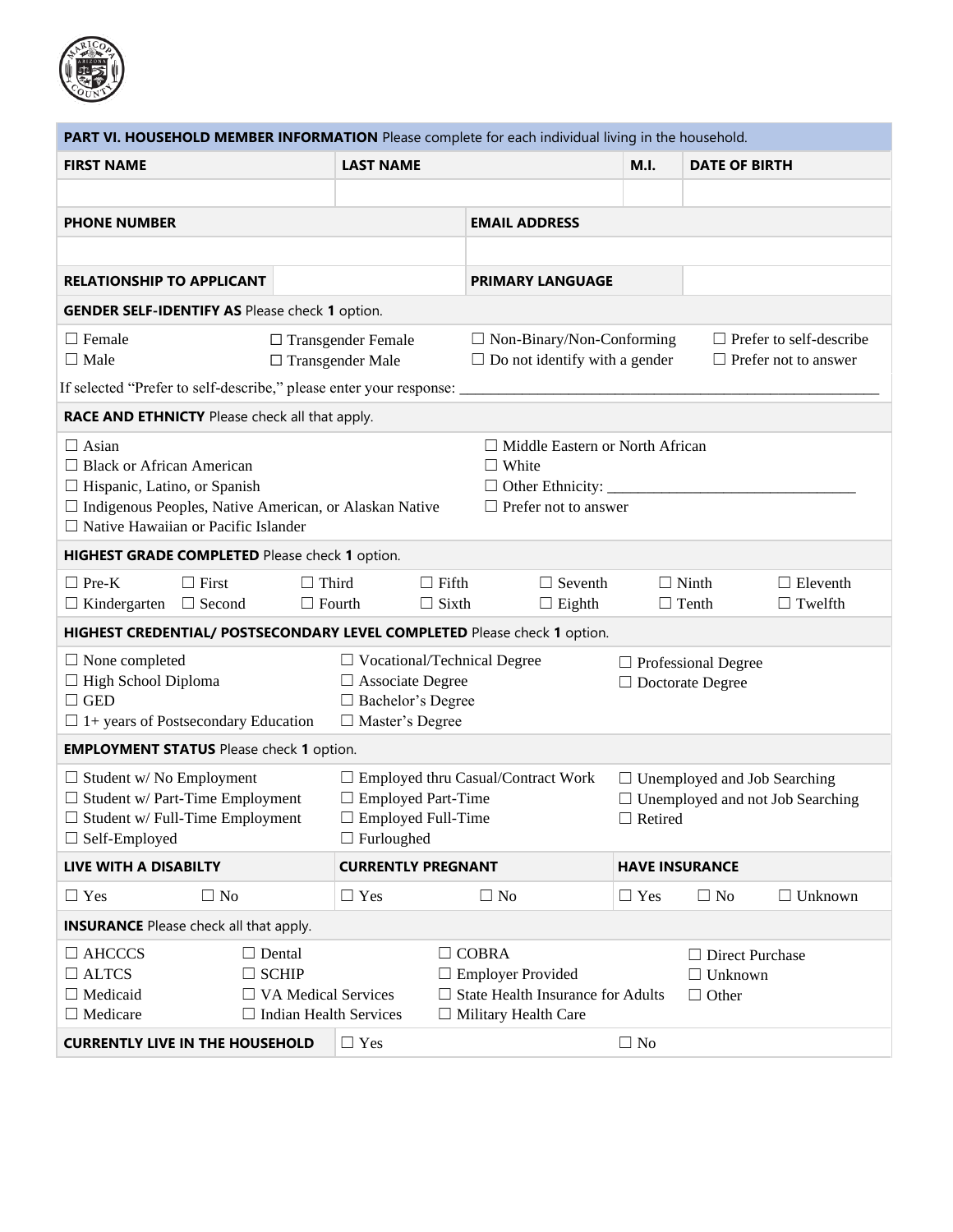

| <b>PART VII. RENTAL AND MORTGAGE ASSISTANCE</b>                                                |                                                                              |                        |                                                                                                          |  |            |                        |                                                                            |  |
|------------------------------------------------------------------------------------------------|------------------------------------------------------------------------------|------------------------|----------------------------------------------------------------------------------------------------------|--|------------|------------------------|----------------------------------------------------------------------------|--|
| Are you seeking rental or mortgage assistance? Please check 1 option.                          |                                                                              |                        |                                                                                                          |  |            |                        |                                                                            |  |
| $\Box$ Rental Assistance<br>$\Box$ Mortgage Assistance                                         |                                                                              |                        |                                                                                                          |  |            |                        |                                                                            |  |
| If seeking MORTGAGE ASSISTANCE, what is your policy number?                                    |                                                                              |                        |                                                                                                          |  |            |                        |                                                                            |  |
| <b>SEEKING ASSISTANCE WITH</b>                                                                 |                                                                              | $\Box$ Monthly Payment |                                                                                                          |  |            | $\Box$ Move-In Deposit |                                                                            |  |
| If seeking RENTAL ASSISTANCE, have you received an eviction notice?                            |                                                                              |                        |                                                                                                          |  | $\Box$ Yes |                        | $\Box$ No                                                                  |  |
| If seeking MORTGAGE ASSISTANCE, have you received a foreclosure notice?                        |                                                                              |                        |                                                                                                          |  | $\Box$ Yes |                        | $\Box$ No                                                                  |  |
|                                                                                                |                                                                              |                        |                                                                                                          |  |            |                        |                                                                            |  |
| MONTHS SEEKING ASSISTANCE AND AMOUNT DUE Please check all that apply.                          |                                                                              |                        |                                                                                                          |  |            |                        |                                                                            |  |
| <b>MONTH</b>                                                                                   | <b>AMOUNT DUE</b>                                                            |                        | <b>MONTH</b>                                                                                             |  |            |                        | <b>AMOUNT DUE</b>                                                          |  |
| $\Box$ January<br>$\Box$ February<br>$\Box$ March<br>$\Box$ April<br>$\Box$ May<br>$\Box$ June | January: \$<br>February: \$<br>March: \$<br>April: \$<br>May: \$<br>June: \$ |                        | $\Box$ July<br>$\Box$ August<br>$\Box$ September<br>$\Box$ October<br>$\Box$ November<br>$\Box$ December |  | July: $$$  |                        | August: \$<br>September: \$<br>October: \$<br>November: \$<br>December: \$ |  |
| If seeking assistance with a MOVE-IN DEPOSIT, what is your move-in address?                    |                                                                              |                        |                                                                                                          |  |            |                        |                                                                            |  |
| <b>STREET 1</b>                                                                                |                                                                              |                        |                                                                                                          |  |            |                        | UNIT/APT/LOT                                                               |  |
|                                                                                                |                                                                              |                        |                                                                                                          |  |            |                        |                                                                            |  |
| <b>STREET 2</b>                                                                                |                                                                              |                        |                                                                                                          |  |            |                        |                                                                            |  |
|                                                                                                |                                                                              |                        |                                                                                                          |  |            |                        |                                                                            |  |
| <b>CITY</b>                                                                                    |                                                                              | <b>STATE</b>           |                                                                                                          |  |            | <b>ZIPCODE</b>         |                                                                            |  |
|                                                                                                |                                                                              |                        |                                                                                                          |  |            |                        |                                                                            |  |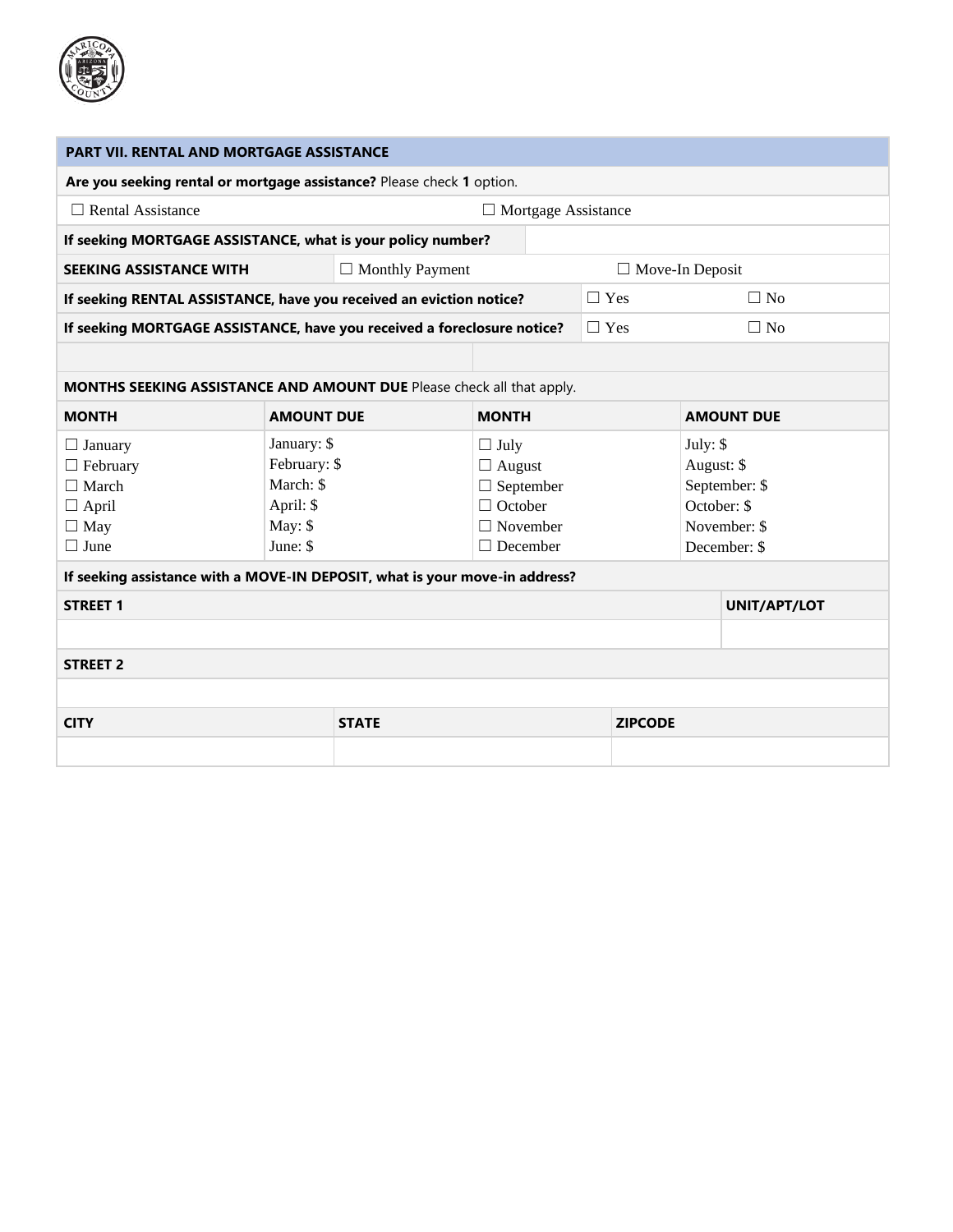

| PART VIII. UTILITY ASSISTANCE Please complete for each utility seeking assistance for.             |              |                                                           |                                                                          |                        |  |                                |  |  |
|----------------------------------------------------------------------------------------------------|--------------|-----------------------------------------------------------|--------------------------------------------------------------------------|------------------------|--|--------------------------------|--|--|
| Which utility are you seeking assistance for? Please check 1 option.                               |              |                                                           |                                                                          |                        |  |                                |  |  |
| $\Box$ Gas                                                                                         | $\Box$ Water | $\Box$ Electric                                           | $\Box$ Sewer                                                             |                        |  | $\Box$ Trash                   |  |  |
| <b>UTILITY STATUS</b> Please check 1 option.                                                       |              |                                                           |                                                                          |                        |  |                                |  |  |
| $\Box$ Currently Shut Off                                                                          |              | $\Box$ Notice of Delinquency/Disconnect                   | $\Box$ Past Due (In Arrears)                                             |                        |  | $\Box$ Utility Payment Current |  |  |
| <b>UTILITY COMPANY</b>                                                                             |              |                                                           |                                                                          |                        |  |                                |  |  |
| <b>SEEKING ASSISTANCE WITH</b>                                                                     |              | $\Box$ Utility Payment                                    |                                                                          | $\Box$ Utility Deposit |  |                                |  |  |
| If seeking assistance with a UTILITY PAYMENT, what is the amount due for your<br>most recent bill? |              |                                                           |                                                                          | \$                     |  |                                |  |  |
| If seeking assistance with a UTILITY DEPOSIT, what is the amount due for your<br>utility deposit?  |              |                                                           |                                                                          | \$                     |  |                                |  |  |
| MONTHS SEEKING ASSISTANCE Please check all that apply.                                             |              |                                                           |                                                                          |                        |  |                                |  |  |
| $\Box$ January<br>$\Box$ February<br>$\Box$ March<br>$\Box$ April                                  |              | $\Box$ May<br>$\Box$ June<br>$\Box$ July<br>$\Box$ August | $\Box$ September<br>$\Box$ October<br>$\Box$ November<br>$\Box$ December |                        |  |                                |  |  |
| <b>NAME LISTED ON UTILITY ACCOUNT</b>                                                              |              |                                                           | <b>ACCOUNT NUMBER</b>                                                    |                        |  |                                |  |  |
|                                                                                                    |              |                                                           |                                                                          |                        |  |                                |  |  |
| If seeking assistance with a UTILITY DEPOSIT, what is your MOVE-IN address?                        |              |                                                           |                                                                          |                        |  |                                |  |  |
| <b>STREET 1</b>                                                                                    |              |                                                           |                                                                          |                        |  | UNIT/APT/LOT                   |  |  |
|                                                                                                    |              |                                                           |                                                                          |                        |  |                                |  |  |
| <b>STREET 2</b>                                                                                    |              |                                                           |                                                                          |                        |  |                                |  |  |
|                                                                                                    |              |                                                           |                                                                          |                        |  |                                |  |  |
| <b>CITY</b>                                                                                        |              | <b>STATE</b>                                              |                                                                          | <b>ZIPCODE</b>         |  |                                |  |  |
|                                                                                                    |              |                                                           |                                                                          |                        |  |                                |  |  |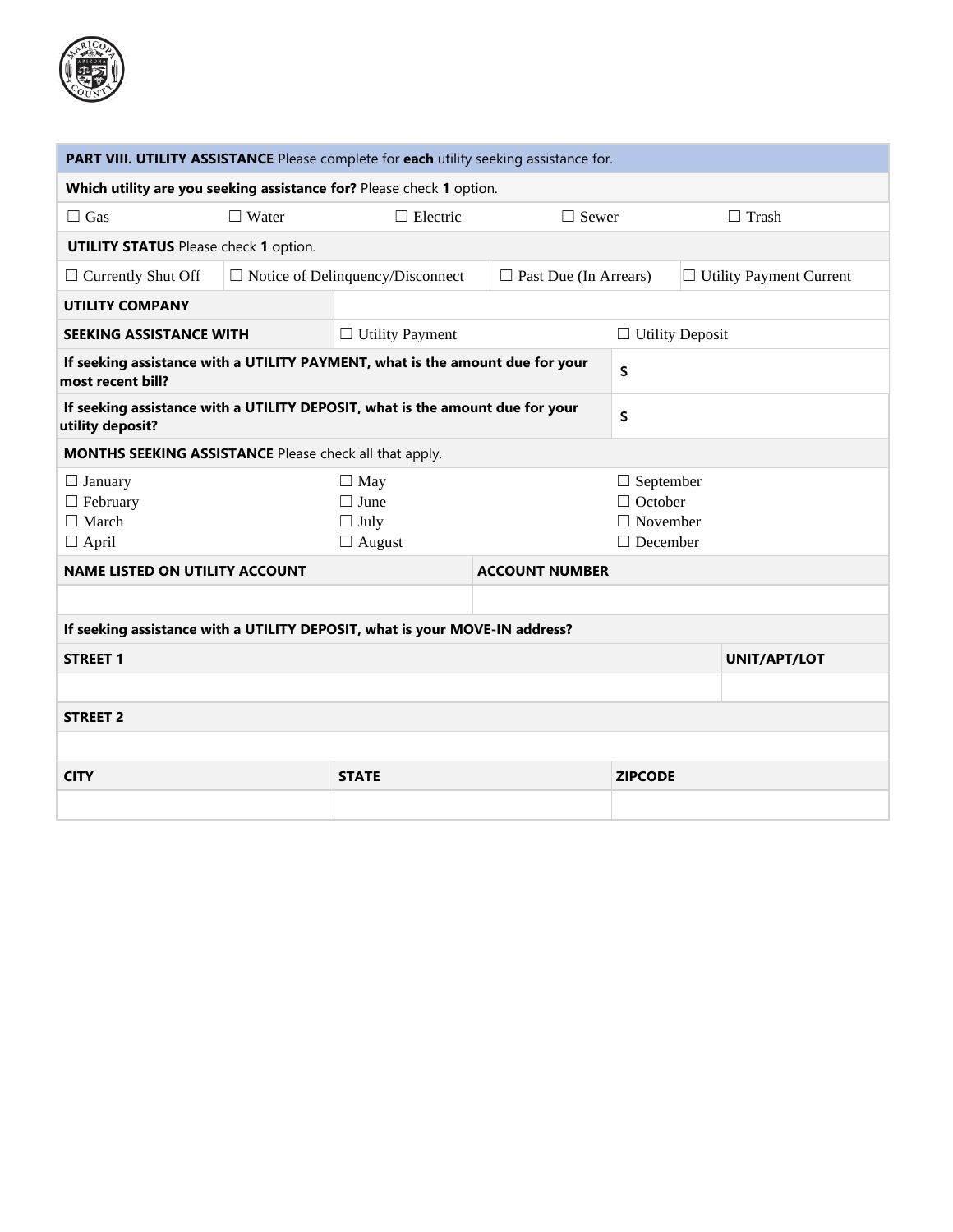

## **PART VIIII. HOUSEHOLD INCOME** Please list each household income source. **HOUSEHOLD MEMBER INCOME SOURCE PAY FREQUENCY START DATE END DATE AMOUNT RECEIVED PRIOR TO DEDUCTIONS**

| <b>PAY FREQUENCY OPTIONS</b> |                   |          |         |  |  |  |  |
|------------------------------|-------------------|----------|---------|--|--|--|--|
| Weekly                       | <b>Bi-Monthly</b> | Annually | Per Job |  |  |  |  |
| Bi-Weekly                    | Monthly           | One Time | Varies  |  |  |  |  |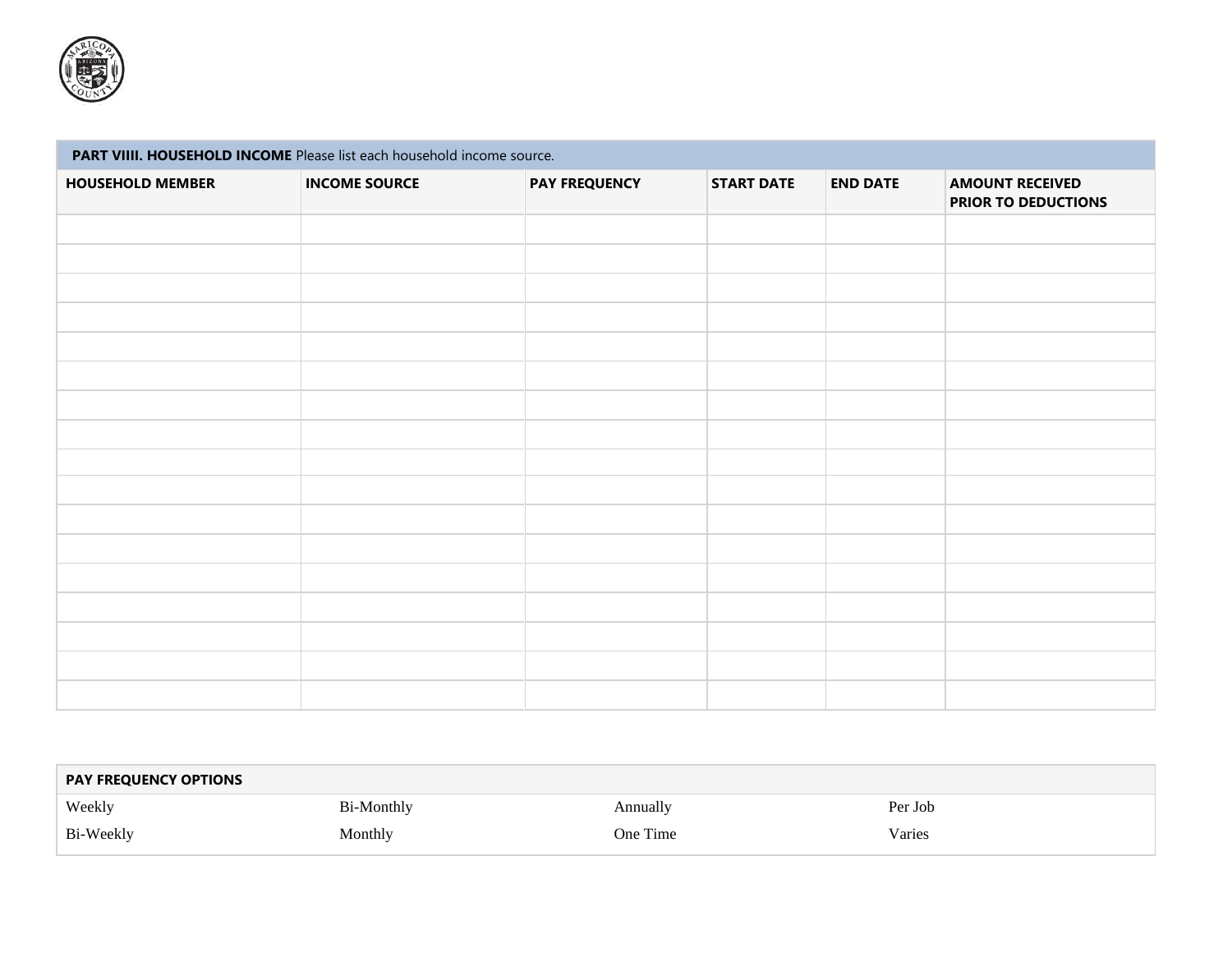

| PART X. CURRENT EMPLOYMENT Please list each household member's employment. |                 |                   |                  |                       |                    |  |  |  |  |  |
|----------------------------------------------------------------------------|-----------------|-------------------|------------------|-----------------------|--------------------|--|--|--|--|--|
| <b>HOUSEHOLD MEMBER</b>                                                    | <b>EMPLOYER</b> | <b>START DATE</b> | <b>JOB TITLE</b> | <b>HOURS PER WEEK</b> | <b>HOURLY WAGE</b> |  |  |  |  |  |
|                                                                            |                 |                   |                  |                       |                    |  |  |  |  |  |
|                                                                            |                 |                   |                  |                       |                    |  |  |  |  |  |
|                                                                            |                 |                   |                  |                       |                    |  |  |  |  |  |
|                                                                            |                 |                   |                  |                       |                    |  |  |  |  |  |
|                                                                            |                 |                   |                  |                       |                    |  |  |  |  |  |
|                                                                            |                 |                   |                  |                       |                    |  |  |  |  |  |
|                                                                            |                 |                   |                  |                       |                    |  |  |  |  |  |
|                                                                            |                 |                   |                  |                       |                    |  |  |  |  |  |
|                                                                            |                 |                   |                  |                       |                    |  |  |  |  |  |
|                                                                            |                 |                   |                  |                       |                    |  |  |  |  |  |
|                                                                            |                 |                   |                  |                       |                    |  |  |  |  |  |
|                                                                            |                 |                   |                  |                       |                    |  |  |  |  |  |
|                                                                            |                 |                   |                  |                       |                    |  |  |  |  |  |
|                                                                            |                 |                   |                  |                       |                    |  |  |  |  |  |
|                                                                            |                 |                   |                  |                       |                    |  |  |  |  |  |
|                                                                            |                 |                   |                  |                       |                    |  |  |  |  |  |
|                                                                            |                 |                   |                  |                       |                    |  |  |  |  |  |